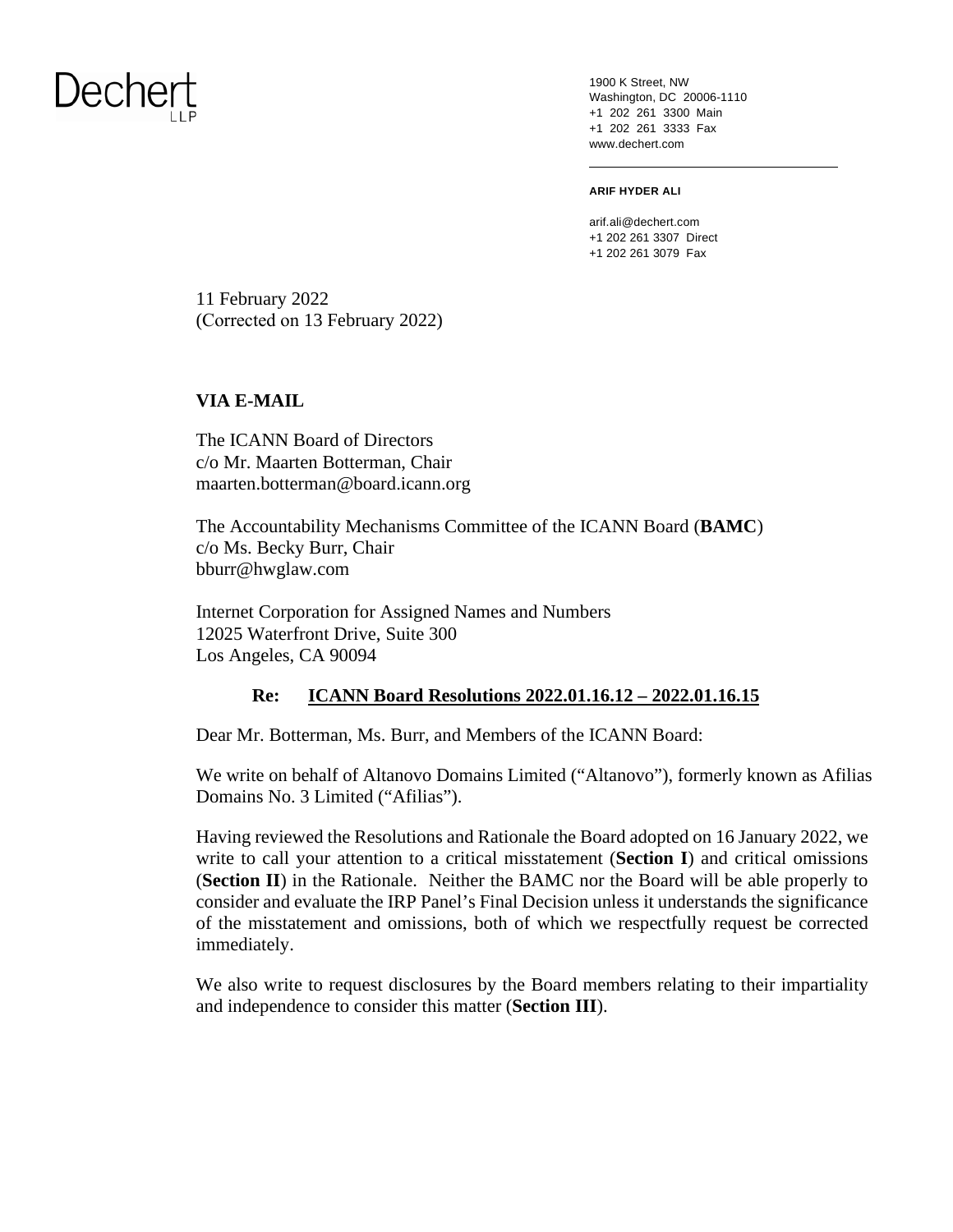11 February 2022 (Corrected on 13 February 2022) Page 2

#### **I. THE MISSTATEMENT**

#### **A. ICANN's adoption of Verisign/NDC's mischaracterization of the Domain Acquisition Agreement**

As the Board and BAMC are aware, Applicant Nu DotCo, LLC ("NDC") and nonapplicant VeriSign, Inc. ("Verisign") entered into an agreement on 25 August 2015 relating to the .WEB gTLD, which they styled the **DOMAIN ACQUISTION AGREEMENT**  ("DAA").

They maintain that the DAA is an agreement pursuant to which Verisign merely provided the funds for NDC to bid for .WEB, in exchange for a future assignment of rights of the .WEB registry agreement to Verisign. *This characterization of the DAA is simply incorrect*. Nevertheless, in the Rationale ICANN has essentially adopted Verisign and NDC's characterization, and in so doing has effectively *pre-judged an issue* (amongst many others) that is hotly contested.<sup>1</sup>

The Rationale states that the IRP Panel concluded that ICANN violated its Articles and Bylaws when (among other things):

(a) ICANN staff failed to decide whether the Domain Acquisition Agreement (DAA) between NDC and Verisign *(pursuant to which Verisign financially supported NDC's bidding in the .WEB auction)* violated the Guidebook and Auction Rules, and moved forward toward contracting with NDC in June 2018 without first having made that decision; and (b) the ICANN Board did not prevent staff from moving forward toward contracting in June 2018 or decide whether the DAA violated the Guidebook and Auction Rules ….

*But the above is not what the IRP Panel stated*. In the above-quoted language, the Rationale paraphrases Paragraph 413(1) of the Final Decision—*except that there is no* 

<sup>1</sup> In the Final Decision, the IRP Panel stated that Altanovo "*rejects any analogy between the Domain Acquisition Agreement and a financing agreement*." *Afilias v. ICANN*, ICDR Case No. 01-18-004- 2702, Final Decision (20 May 2021), ¶ 191 (emphasis added). We observe that ICANN also adopted the Verisign/NDC mischaracterization of the DAA as a "funding arrangement" in its 16 September 2016 Questionnaire, apparently based on a "confidential" letter from Verisign/NDC's outside counsel dated 23 August 2016. The Panel concluded that ICANN's use of the Questionnaire with respect to Afilias which at that point did not have access to the DAA (and which still has access to it on an "ATTORNEYS" EYES" only basis)—violated ICANN's commitment under the Bylaws "to operate in an open manner and consistent with procedures designed to ensure fairness." *Id*., ¶¶ 307- 316, 413(3).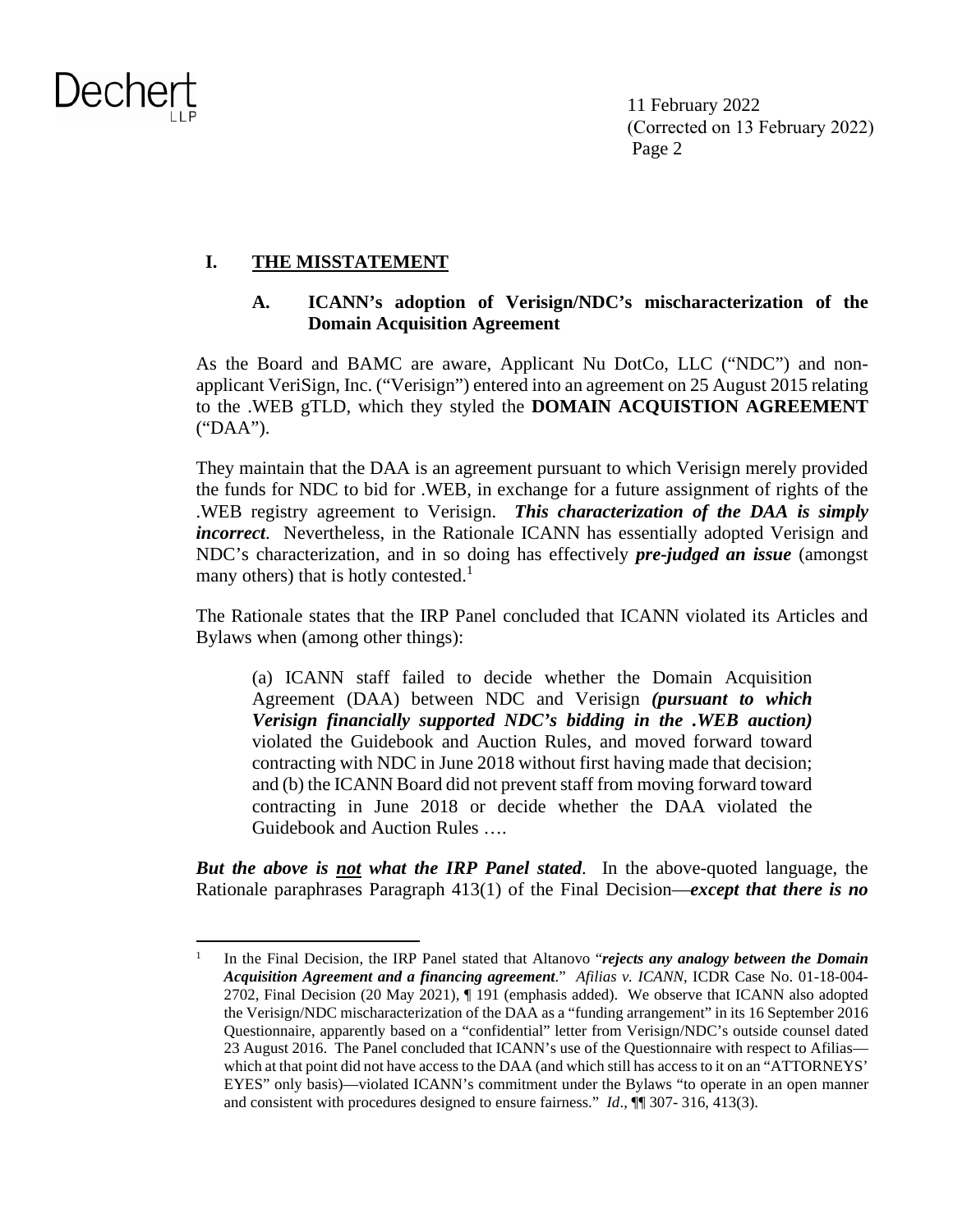

#### *language there (or anywhere else in the Final Decision) that remotely describes the DAA as ICANN has described it in the Rationale*.

To the contrary, ICANN's mischaracterization of the DAA as an agreement to provide financial support comes directly from Verisign and NDC's submissions in the IRP. The drafters of the Rationale have inexplicably taken the Verisign/NDC mischaracterization of the DAA and inserted it into what ICANN inaccurately reports to the Internet Community as a key declaration by the IRP Panel. The effect is to give the false impression that Altanovo alleged that a mere funding agreement breaches the New gTLD Program Rules. That, of course, is *not* Altanovo's sole contention, which is evident from even a cursory review of our IRP submissions.

Redacted – Third Party Designated Confidential Information

Verisign and NDC entered into the DAA nearly a year before the ICANN auction for .WEB in July 2016, but actively hid their agreement from ICANN, the other applicants for .WEB, and the Internet Community. NDC's key witness in the IRP even admitted lying to conceal the existence of the DAA.

The DAA made NDC little more than Verisign's puppet, pursuing .WEB for Verisign's benefit, while at the same time concealing the identity of the puppet master from ICANN and everyone else. In addition to providing NDC the "funds" to secretly make bids on Verisign's behalf, Verisign paid NDC in "fees" to acquire such rights in NDC's application. *No objective, independent, impartial person—who has reviewed the DAA—could reasonably characterize it simply as an agreement by which Verisign provided the financing for NDC's bids*. 2 Redacted – Third Party Designated Confidential Info.

NDC and Verisign plainly violated the letter and spirit of the New gTLD Program Rules. Yet, even after obtaining the DAA, ICANN failed to disqualify NDC's application, reject its auction bids, and deem it ineligible to enter into a registry agreement for .WEB, as

<sup>2</sup> We have repeatedly written to ICANN's outside counsel to ask for confirmation that the Final Decision, DAA, and other relevant materials have been provided to the Board in full and unredacted form. ICANN's outside counsel have not responded to our correspondence, nor have they responded to any of our other correspondence requesting information as to how and when the Board intends to proceed. We ask that the Board and BAMC confirm that they have reviewed the DAA and Final Decision in full and unredacted form.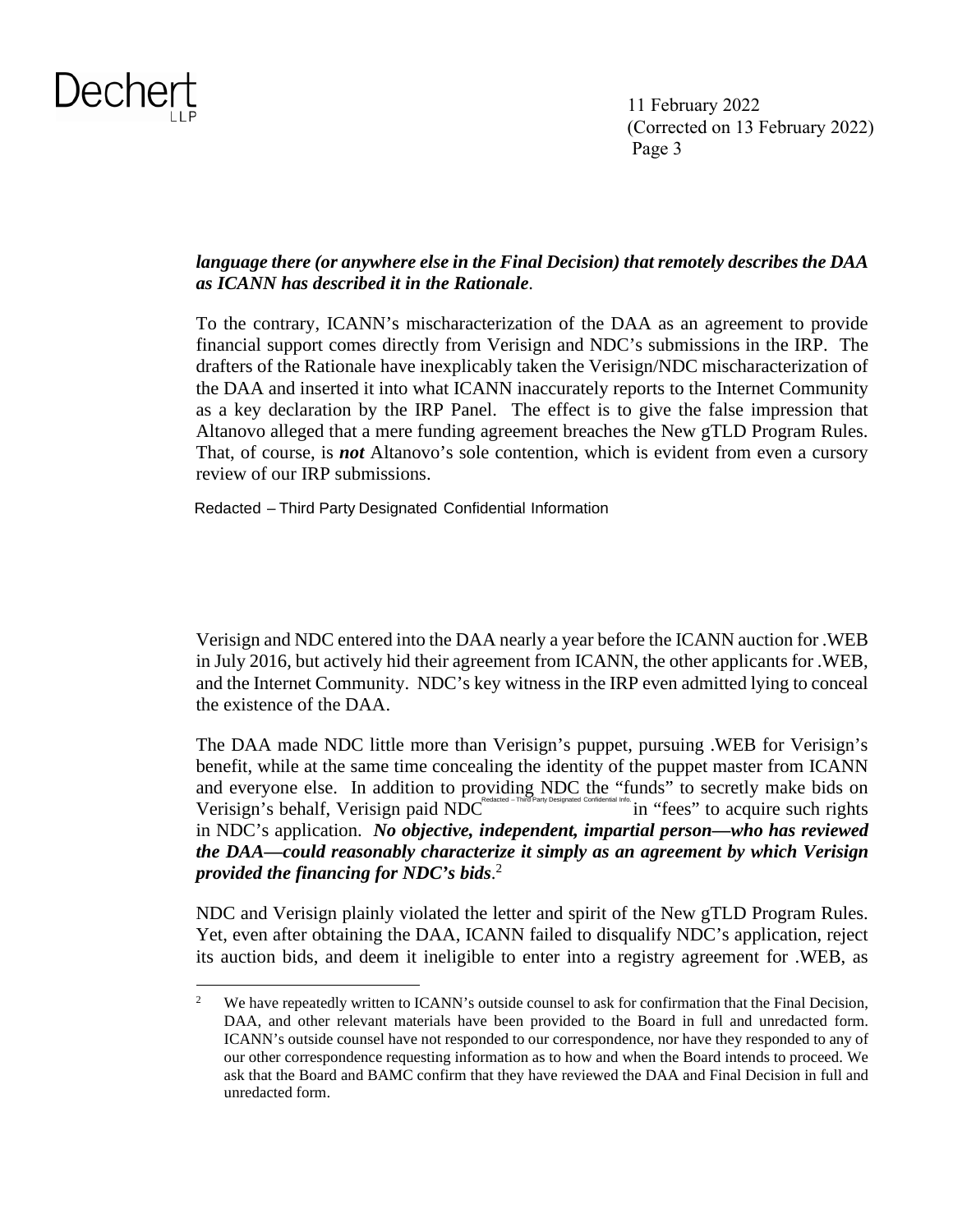

#### *language there (or anywhere else in the Final Decision) that remotely describes the DAA as ICANN has described it in the Rationale*.

To the contrary, ICANN's mischaracterization of the DAA as an agreement to provide financial support comes directly from Verisign and NDC's submissions in the IRP. The drafters of the Rationale have inexplicably taken the Verisign/NDC mischaracterization of the DAA and inserted it into what ICANN inaccurately reports to the Internet Community as a key declaration by the IRP Panel. The effect is to give the false impression that Altanovo alleged that a mere funding agreement breaches the New gTLD Program Rules. That, of course, is *not* Altanovo's sole contention, which is evident from even a cursory review of our IRP submissions.

Redacted – Third Party Designated Confidential Information

Verisign and NDC entered into the DAA nearly a year before the ICANN auction for .WEB in July 2016, but actively hid their agreement from ICANN, the other applicants for .WEB, and the Internet Community. NDC's key witness in the IRP even admitted lying to conceal the existence of the DAA.

The DAA made NDC little more than Verisign's puppet, pursuing .WEB for Verisign's benefit, while at the same time concealing the identity of the puppet master from ICANN and everyone else. In addition to providing NDC the "funds" to secretly make bids on Verisign's behalf, Verisign paid NDC Redacted in "fees" to acquire such rights in NDC's application. *No objective, independent, impartial person—who has reviewed the DAA—could reasonably characterize it simply as an agreement by which Verisign provided the financing for NDC's bids*. 2

NDC and Verisign plainly violated the letter and spirit of the New gTLD Program Rules. Yet, even after obtaining the DAA, ICANN failed to disqualify NDC's application, reject its auction bids, and deem it ineligible to enter into a registry agreement for .WEB, as

<sup>2</sup> We have repeatedly written to ICANN's outside counsel to ask for confirmation that the Final Decision, DAA, and other relevant materials have been provided to the Board in full and unredacted form. ICANN's outside counsel have not responded to our correspondence, nor have they responded to any of our other correspondence requesting information as to how and when the Board intends to proceed. We ask that the Board and BAMC confirm that they have reviewed the DAA and Final Decision in full and unredacted form.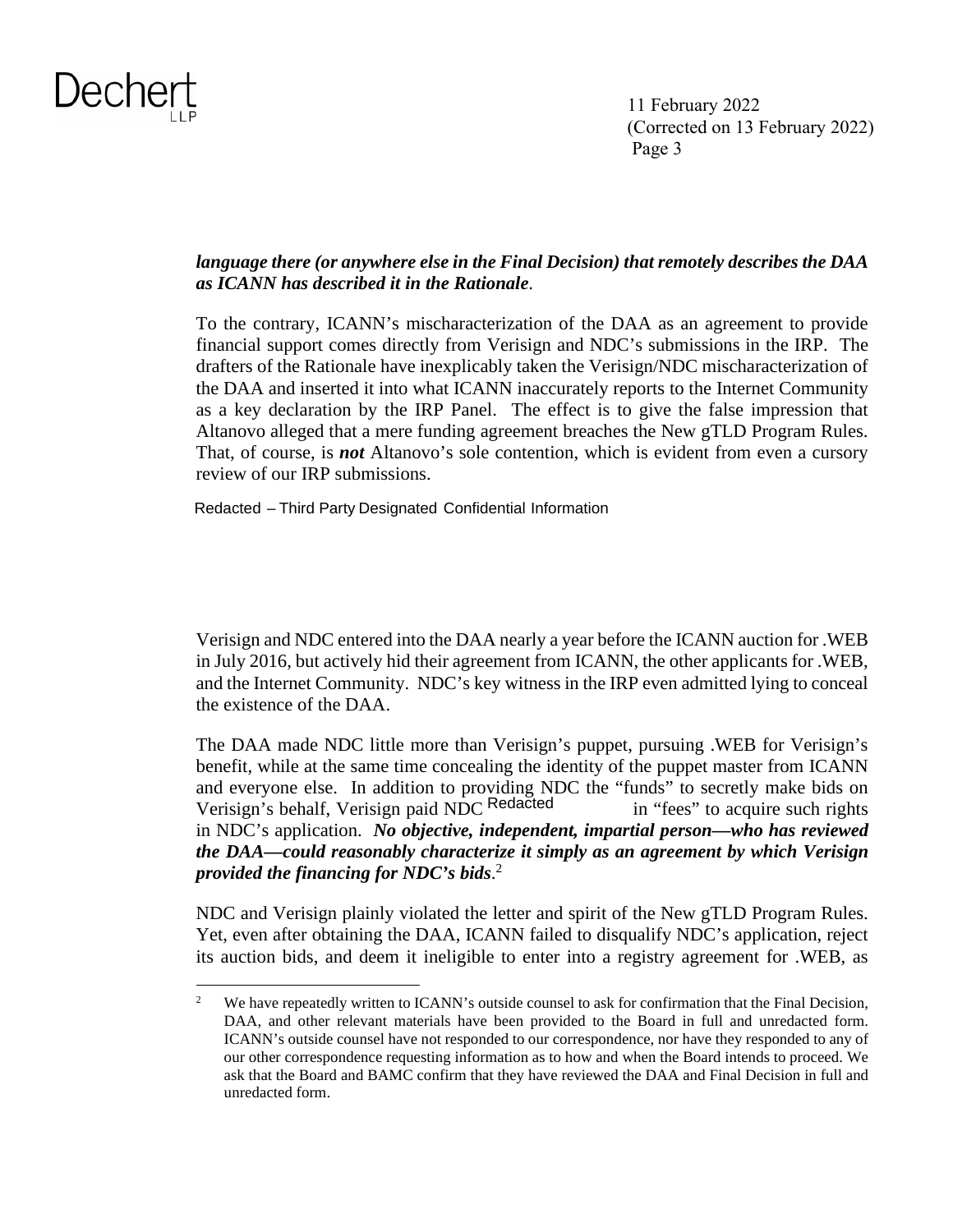

required by the plain terms of the New gTLD Program Rules. Instead, ICANN Staff proceeded to delegate .WEB to NDC, and the ICANN Board did nothing to stop the delegation. The IRP Panel clearly found as much. $3$ 

 Furthermore, if the DAA were simply an agreement "pursuant to which Verisign financially supported NDC's bidding in the .WEB auction," the IRP Panel would have had little reason to state that the specific questions raised by Altanovo concerning the DAA are "*legitimate, serious, and deserving of [ICANN's] careful attention*"—when those questions go far beyond what would be asked about a funding agreement. In fact, the Panel repeated that language several times in its Final Decision, including in the following passage of the Final Decision:

> The questions raised by [Altanovo] that are, in the opinion of the Panel, *serious and deserving of [ICANN's] consideration*, include the following, *which the Panel merely cites as examples*:

- Whether, in entering into the DAA, NDC violated the Guidebook and, more particularly, the section providing that an "*Applicant may not resell, assign, or transfer any of applicant's rights or obligations in connection with the application*".
- Whether the execution of the DAA by NDC constituted a "*change in circumstances that [rendered] any information provided in the application false and misleading*".
- Whether by entering into the DAA after the deadline for the submission of applications for new gTLD's, and by agreeing with NDC provisions designed to keep the DAA strictly confidential, *Verisign impermissibly circumvented the "roadmap" provided for applicants under the New gTLD Program Rules, and in particular the public notice, comment and evaluation process contemplated by these Rules*. 4

<sup>3</sup> *Afilias v. ICANN*, ICDR Case No. 01-18-004-2702, Final Decision (20 May 2021), ¶¶ 333-48, 413(1).

<sup>4</sup> *Afilias v. ICANN*, ICDR Case No. 01-18-004-2702, Final Decision (20 May 2021), ¶ 320 (emphasis added).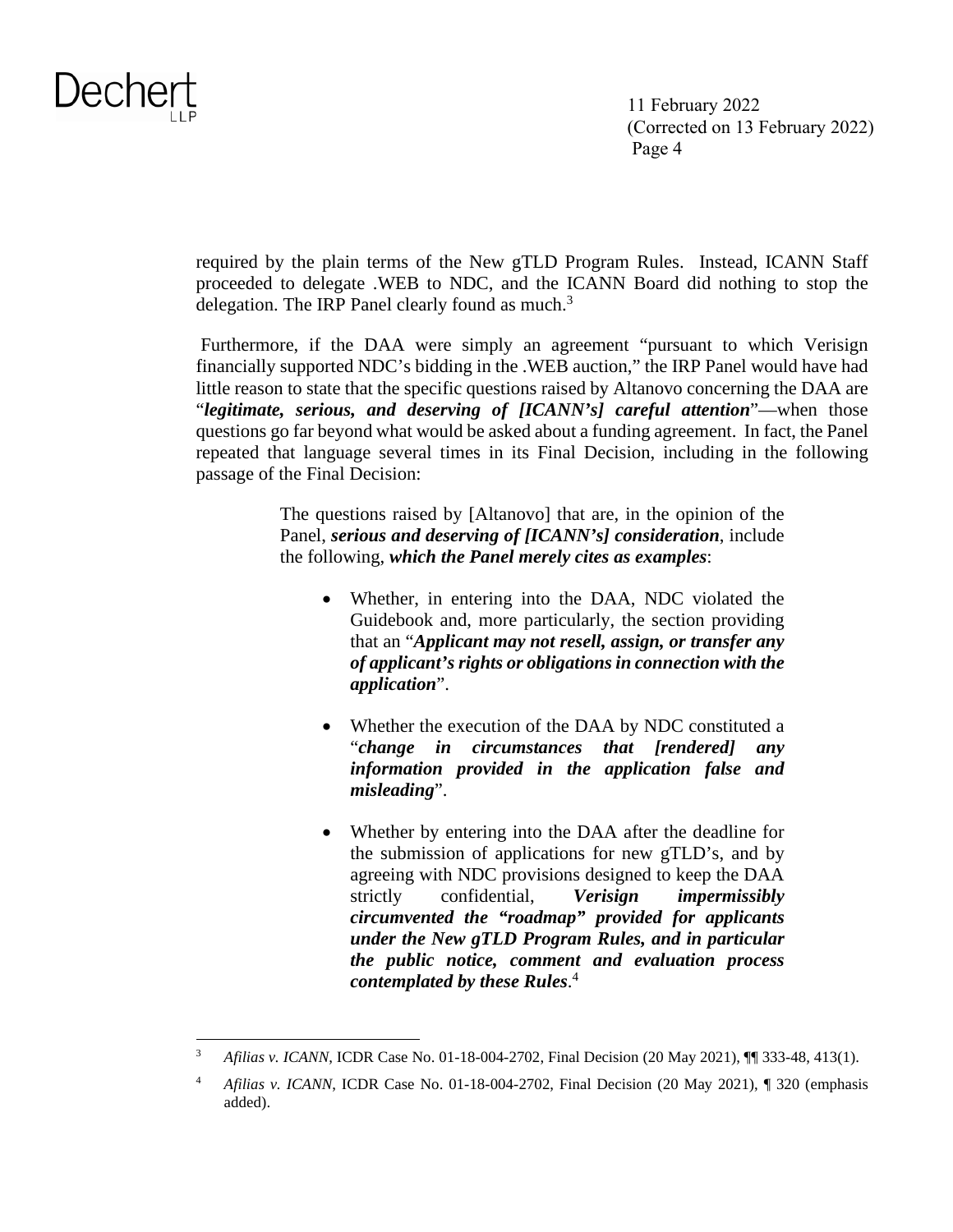

Again, these are only "examples" of the questions that the ICANN Board must now consider to make its first-instance pronouncement under the IRP's Final Decision. Neither the BAMC nor the Board can even begin to consider those questions objectively and impartially if the members are under the serious misapprehension that the DAA is merely a funding agreement.

#### **B. Request that ICANN issue an amended Rationale omitting the mischaracterization**.

ICANN's adoption of Verisign/NDC's mischaracterization of the DAA creates several serious problems.

*First*, the Rationale has misstated to the Internet Community the serious and legitimate issues presented by Altanovo in this matter. It gives the Internet Community the false impression that Altanovo is contending that a mere funding agreement violates the New gTLD Program—when that is *not* Altanovo's sole contention.

*Second***,** the misstatement exacerbates the *inherent unfairness* created by (a) ICANN's *refusal (at the behest of Verisign/NDC) to disclose* any portion of the DAA and (b) ICANN's redaction of every description of the DAA in the Final Decision and other IRP materials. ICANN has enabled Verisign to announce to the Internet Community that the DAA is merely a funding agreement—while preventing Altanovo from responding to that mischaracterization by pointing to the DAA's actual terms.

*Third*, if the Board indeed intended to adopt Verisign/NDC's position that the DAA is merely a funding agreement, then the ICANN Board has *erroneously and unfairly prejudged the issue*—and has already failed to consider the IRP Panel's Final Decision. Moreover, it is impossible to understand how the Board could characterize the DAA as merely a funding agreement—*if* the members had actually reviewed the DAA in its full and unredacted form.

For the avoidance of doubt, we are attaching a separate annex (**Annex A**) that includes relevant portions of the DAA for your review, which demonstrate that ICANN cannot fairly or accurately characterize the DAA as a mere funding or financing agreement. (We ask that ICANN promptly post this letter in unredacted form, but without Annex  $A$ <sup>5</sup>)

<sup>5</sup> We are putting the relevant portions of the DAA in a separate annex because, as noted above, ICANN has designated the DAA as "Highly Confidential" in its entirety. Altanovo continues to object to ICANN's refusal to post the DAA publicly—and to ICANN's redaction of extensive portions of the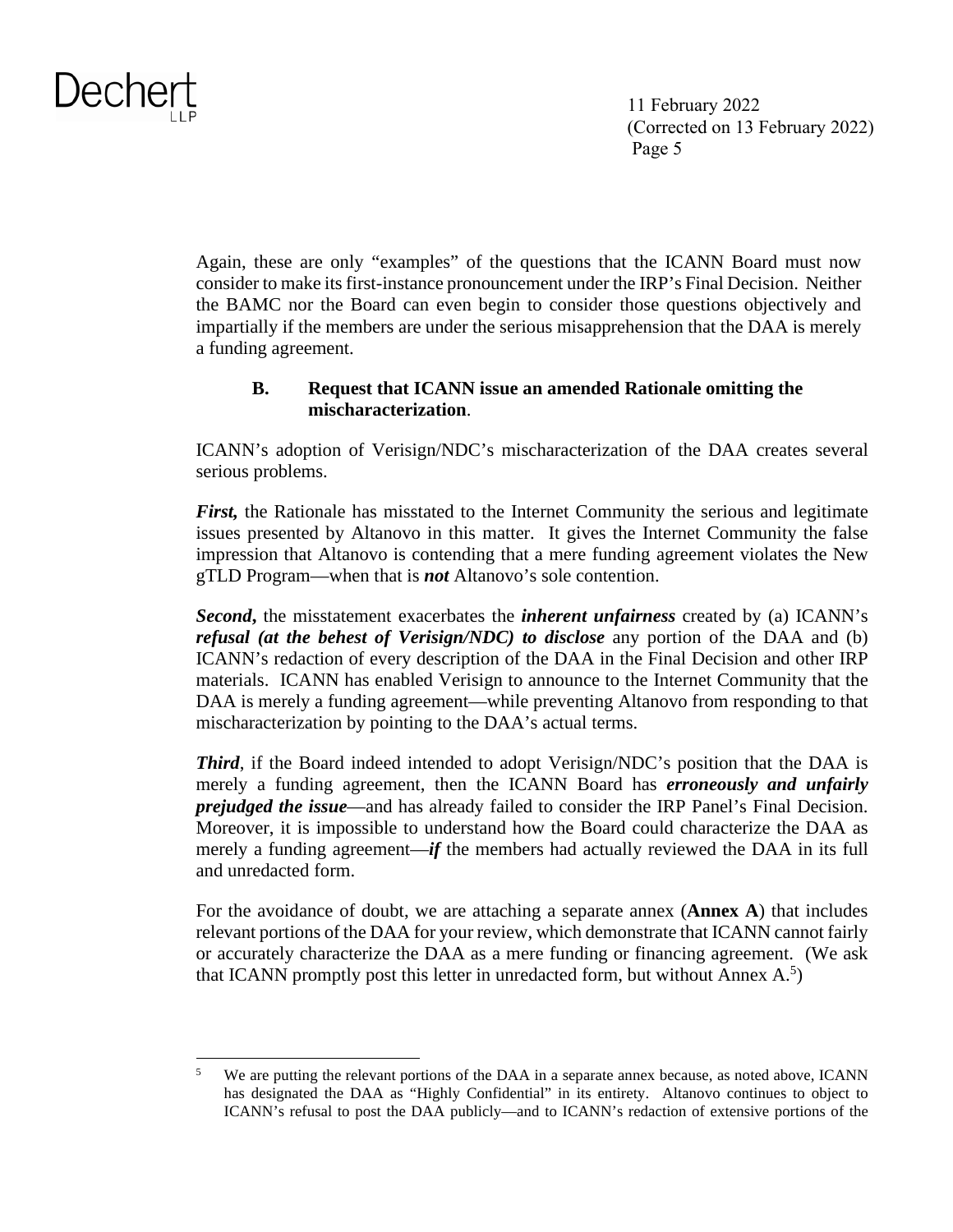11 February 2022 (Corrected on 13 February 2022) Page 6

To be clear, the issues on which you have resolved to pronounce upon in the first instance require more than a review of these provisions of the DAA. You will need to review other portions of the record to make your first-instance pronouncement on whether (a) the DAA, and NDC's performance of its obligations under the DAA, constitute material violations of the New gTLD Program Rules, and (b) if so, whether ICANN must disqualify NDC and offer .WEB to Altanovo as the second-highest bidder. That is why (as stated below) we believe that the members of the BAMC and Board should receive submissions from both Altanovo and NDC on these questions.

In the meantime, if it was not the intention of the Board to adopt and promulgate Verisign/NDC's mischaracterization of the DAA, then for all the foregoing reasons, we respectfully request ICANN to amend the Rationale to omit the mischaracterization of the DAA as an agreement "pursuant to which Verisign financially supported NDC's bidding in the .WEB auction."

#### **II. THE OMISSIONS**

*First*, although the Rationale states that the IRP Panel decided to defer to ICANN to "pronounce" "in the first instance" on the substantive questions Altanovo raised in the IRP, the Rationale omits the Panel's proviso concerning such "deference." The Panel stated:

[T]he Panel accepts that these questions, including the fundamental question of whether or not the DAA violates the Guidebook and the Auction Rules, are better left, in the first instance, to the consideration of [ICANN's] Staff and Board. *However, it needs to be emphasized that this deference is necessarily predicated on the assumption that [ICANN] will take ownership of these issues when they are raised and, subject to the ultimate independent review of an IRP Panel, will take a position as to whether the conduct complained of complies with the Guidebook and Auction Rules*. 6

The Panel further stated that ICANN "is entrusted with responsibility for the implementation of the gTLD Program in accordance with the New gTLD Program Rules,

Final Decision and other IRP materials that quote or even summarize the DAA's terms. However, we are not at present asking ICANN to publish Annex A.

<sup>6</sup> *Afilias v. ICANN*, ICDR Case No. 01-18-004-2702, Final Decision (20 May 2021), ¶ 299 (emphasis added).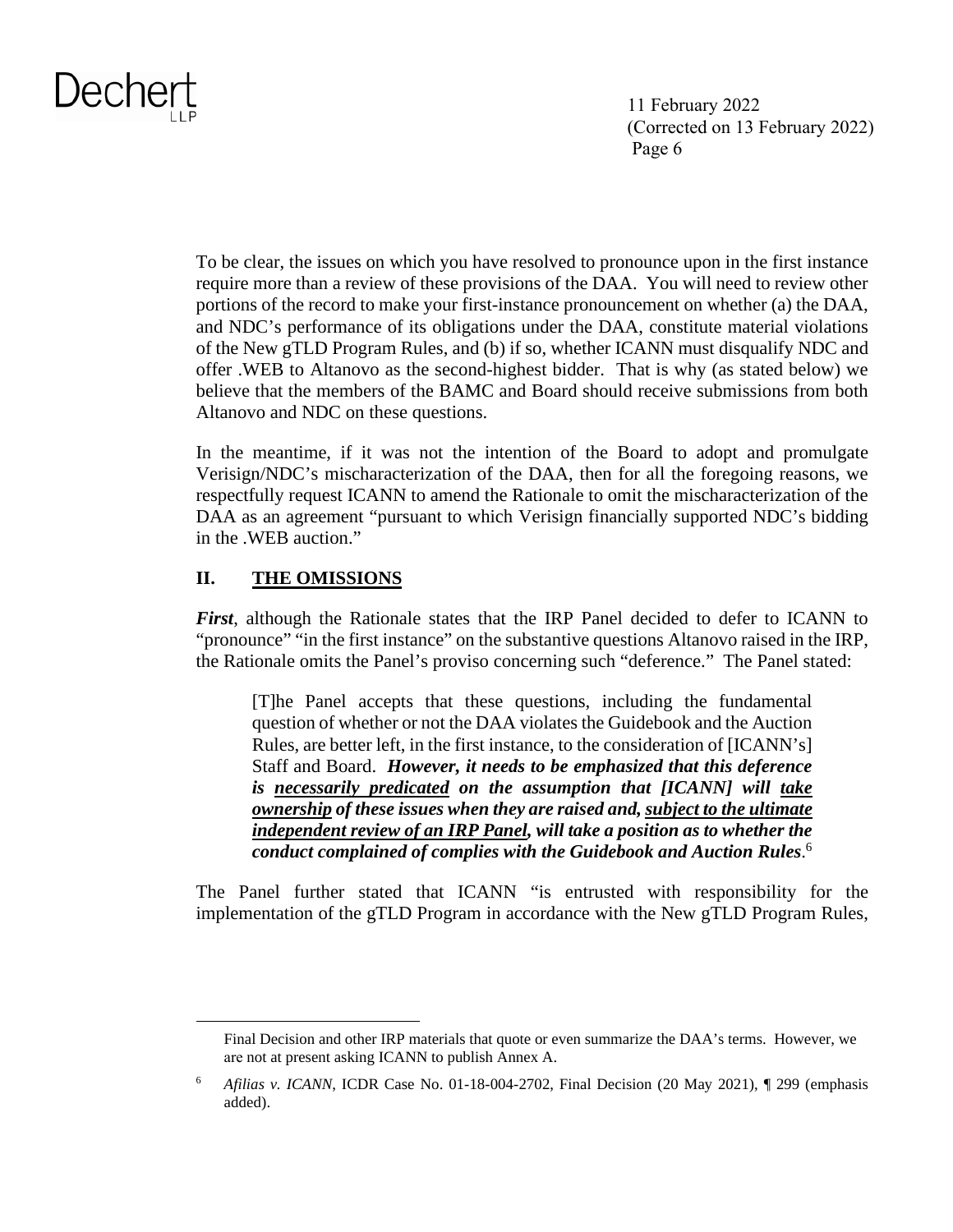

#### *not only for the benefit of the direct participants in the Program but also for the benefit of the wider Internet community*."<sup>7</sup>

We emphasize these statements by the IRP Panel, as they are not mentioned or referred to in the Rationale. We respectfully request that the Resolution and Rationale be amended to reflect the foregoing.

*Second*, we observe that the Rationale describes the fee award made against ICANN, on the one hand, and against Altanovo, on the other, in starkly different terms. The Panel made both fee awards under Section  $4.3(r)$  of the Bylaws, which allows the Panel to shift fees to the other Party if it identifies a claim or defense "as frivolous or abusive." Although the Panel explicitly found that ICANN's conduct was "*abusive*" in ordering ICANN to pay Altanovo \$450,000 in fees, the Rationale blandly describes that fee award as "cost shifting for legal fees"—and avoids any mention of the Panel's finding of "*abusive*" conduct by ICANN. By contrast, in describing the much smaller fee award (for \$236,884.30) made against Altanovo, the Rationale goes out its way to specifically quote the Panel's finding that Altanovo's conduct was "frivolous."<sup>8</sup>

The Rationale thus avoids any mention of the Panel's finding of "frivolous or abusive" conduct when the finding is made against ICANN—but emphasizes that finding when made against Altanovo. Unfortunately, this same blatant lack of evenhandedness has marred ICANN's treatment of Altanovo both before and during the IRP. We hope that it will finally end now, and, accordingly, ask the Resolutions and Rationale to be amended. If ICANN specifically quotes the "frivolous or abuse" finding by the Panel when made against Altanovo, it most do the same when applied against ICANN.

<sup>7</sup> *Afilias v. ICANN*, ICDR Case No. 01-18-004-2702, Final Decision (20 May 2021), ¶ 299 (emphasis added).

<sup>8</sup> Thus, with respect to the fee award *against ICANN*, the Rationale states: "The Panel denied the majority of Afilias' request for cost shifting of legal fees, but did grant legal fees in connection with the Request for Emergency Interim Relief (related to whether the contention set would remain on hold during the pending of the IRP) in reduced amount of US\$450,000." With respect to the \$236,884.39 fee award *against Altanovo*, the Rationale states: "[T]he Panel unanimously denied Afilias' Request in its entirety, finding that the Request was 'frivolous' and awarding ICANN the legal fees it incurred in responding to the Request (in the amount of \$US236,884.39)."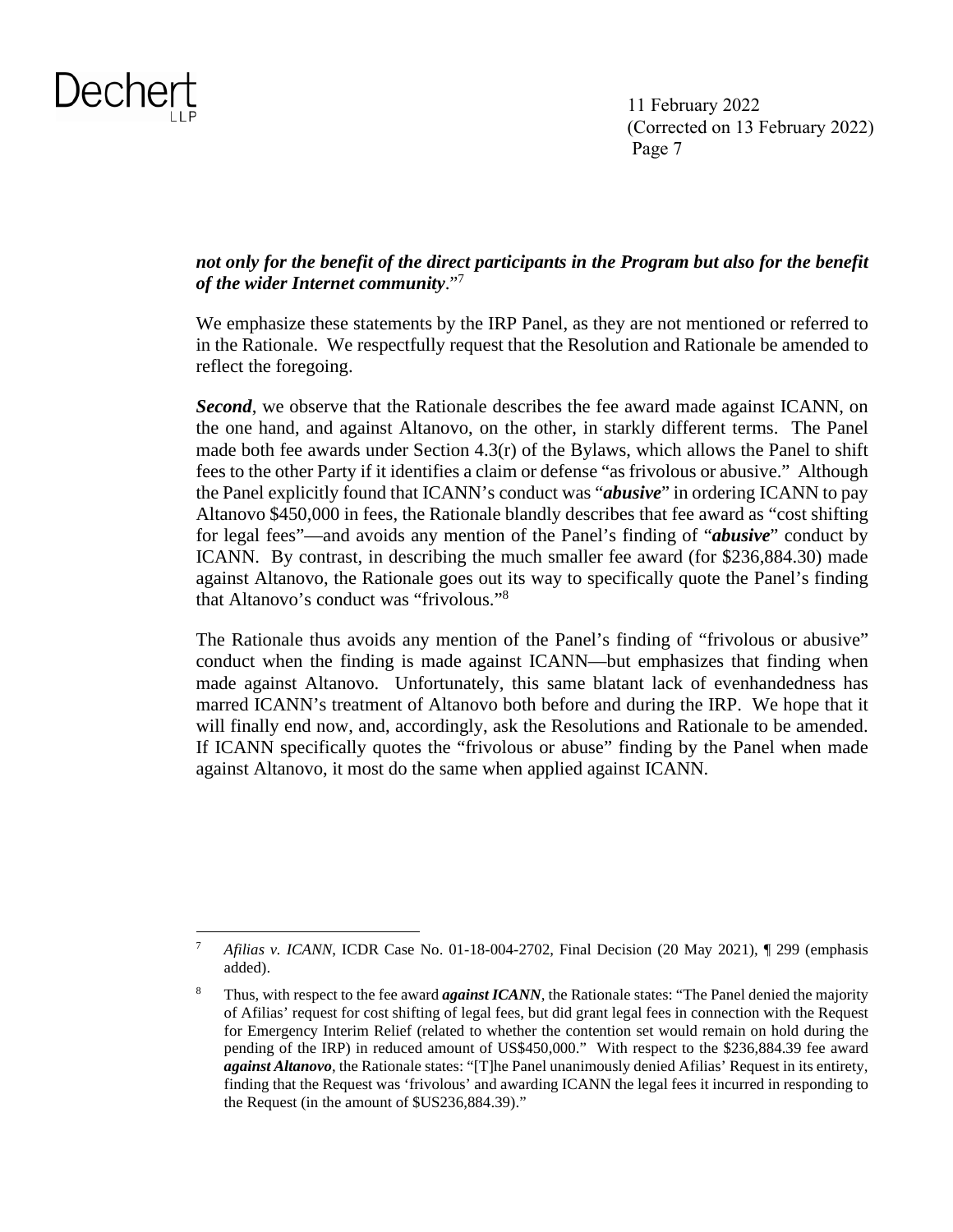

#### **III. THE OBJECTIVE, NEUTRAL, AND IMPARTIAL REVIEW OF THESE ISSUES BY THE BAMC AND BOARD**

We observe that in a recent earnings call, Verisign expressed no doubt as to how ICANN will resolve this matter. Verisign—again, *a non-applicant for .WEB*—told the investing public:

> With the rejection of Afilias' application and the reaffirmation of the panel's final decision, those roadblocks are now out of the way, and ICANN looks to be moving forward with making the decision on the delegation of .web, and we will be monitoring their process. *As we have said before, we continue to look forward to becoming the .web registry operator and establishing [it] alongside .com and .net* as an additional operation for businesses and individual end users worldwide.<sup>9</sup>

These comments by Verisign's CEO and Chairman Jim Bidzos suggest to us that he either has not read the IRP Panel's Final Decision, or that he has information that we do not. We also observe that while Verisign may be in a position to "monitor[ ]" ICANN's "process," Altanovo is not. We have written to ICANN's counsel, specifically to ask when and how the Board will be carrying out the process of making its "first instance" pronouncement, pursuant to the Final Decision. We have had no response.

We understand and appreciate that the members of the Board are busy people who maintain demanding positions outside of ICANN. However, we respectfully submit that the task before the Board is not difficult. Any objective, neutral, and impartial application of the New gTLD Program Rules to the terms of the DAA—and the conduct of NDC in performing the DAA—requires disqualification of NDC's application and bids, and offering .WEB to Altanovo as the second-highest bidder. But to perform that task in an objective, neutral, and impartial manner, it is critically important that you have access to the full and unredacted record from the IRP. You should not allow others to "cherry-pick" the portions of the record that you will read. Nor should you allow others to characterize on your behalf documents that you have not read.

We also submit that the Board will not be taking "ownership of these issues" if it simply delegates the analysis to ICANN's Staff and in-house and outside legal counsel *(i.e.*, Jones

<sup>9</sup> Transcript of Verisign Q4 Earnings Call on 10 February 2022 (remarks of J. Bidzos), *available at* https://www.fool.com/earnings/call-transcripts/2022/02/10/verisign-vrsn-q4-2021-earnings-calltranscript/ (last accessed on 11 Feb. 2022) (emphasis added).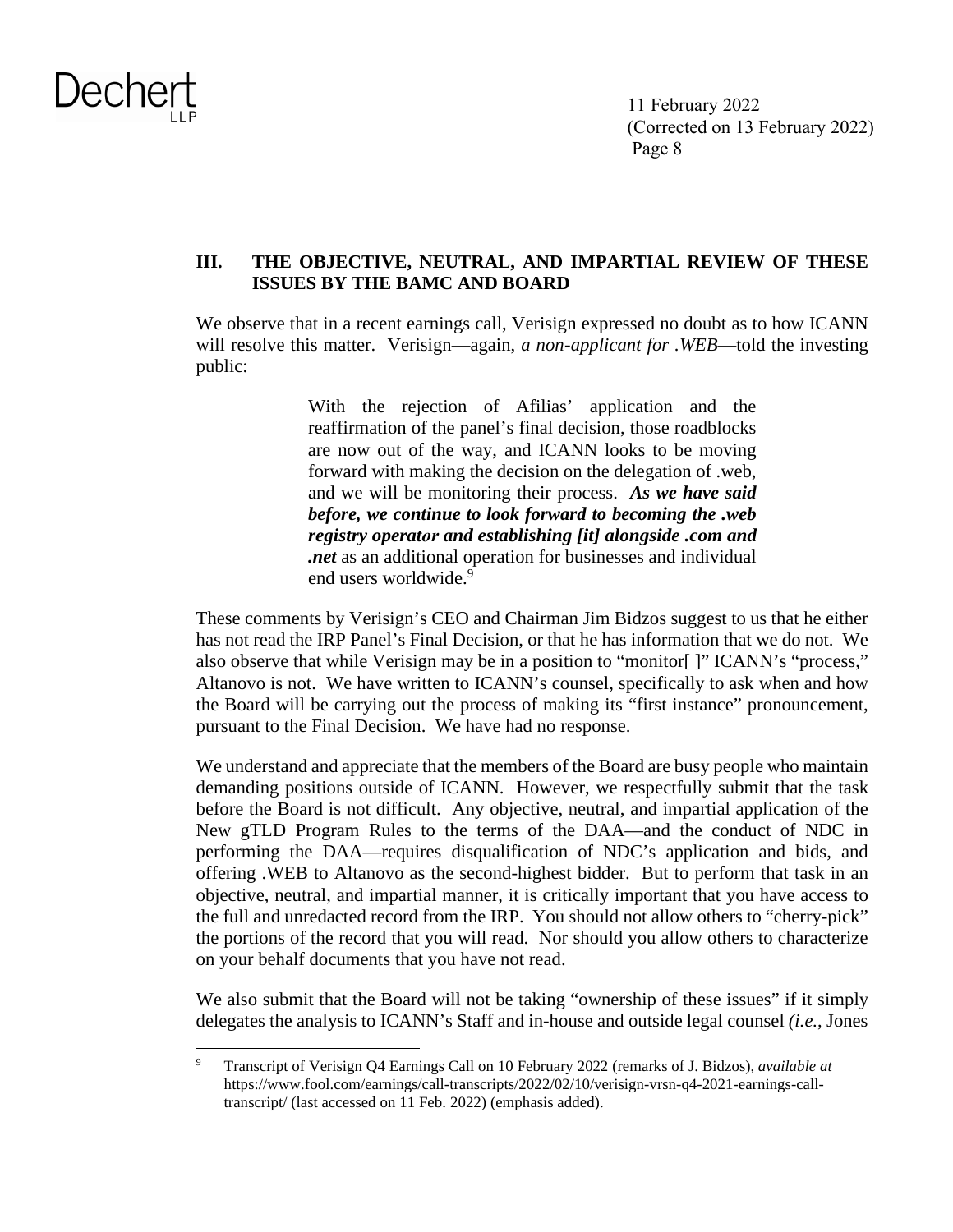11 February 2022 (Corrected on 13 February 2022) Page 9

Day), who have already taken aggressive positions on these issues adverse to Altanovo. As the IRP Panel observed in its Final Decision, ICANN failed not only to address "*the questions raised as to propriety of NDC's and Verisign's conduct," which "are legitimate, serious, and deserving of [ICANN's] careful attention*"; ICANN *also "adopted contradictory positions, including in these [IRP] proceedings, that at least in appearance undermine the impartiality of its processes*."<sup>10</sup> Furthermore, the Board cannot act consistently with the Articles and Bylaws by delegating its analysis to Staff and legal counsel, and then claiming that its first-instance decision-making process is protected from disclosure based on assertions of legal privilege. We object to the involvement of any member of ICANN's Staff, in-house counsel or outside counsel in the independent assessment that the BAMC and Board must undertake pursuant to the IRP Panel's Final Decision.

Finally, we understand that one member of the BAMC has already recused himself from this matter, on the grounds that he was an employee of Afilias many years ago. Consistent with that member's decision, we request the Board's confirmation that each member who reviews these matters for ICANN's first-instance pronouncement is capable of doing so objectively, independently, and impartially. We further request that each member promptly disclose any facts or circumstances that could reasonably give rise to doubts as to the member's objectivity, independence, and impartiality, including, without limitation, the disclosure of any business dealings with Verisign, NDC, or Altanovo outside the context of the member's official ICANN responsibilities.

We remain available to answer any questions or provide any assistance to the BAMC and the rest of the Board as ICANN undertakes its first-instance consideration and pronouncement on these issues. We understand that the record from the IRP is voluminous, and that much of it is devoted to important procedural issues on which the Panel has already made declarations. We therefore believe it is important for the BAMC to invite both Atlanovo and NDC to make written and oral submissions to you on the substantive issues on which you have now resolved to pronounce in the first instance, and hereby ask that such an invitation be issued. In their submissions, both Altanovo and NDC can point you to the portions of the record which they believe support their respective positions.

We also reiterate our request to be informed (along with Verisign and NDC) as to the timing and process by which the BAMC will make its recommendations to the Board and by which the Board will then make its first-instance pronouncement. And we reiterate our requests

<sup>&</sup>lt;sup>10</sup> *Afilias v. ICANN*, ICDR Case No. 01-18-004-2702, Final Decision (20 May 2021), ¶ 300 (emphasis added).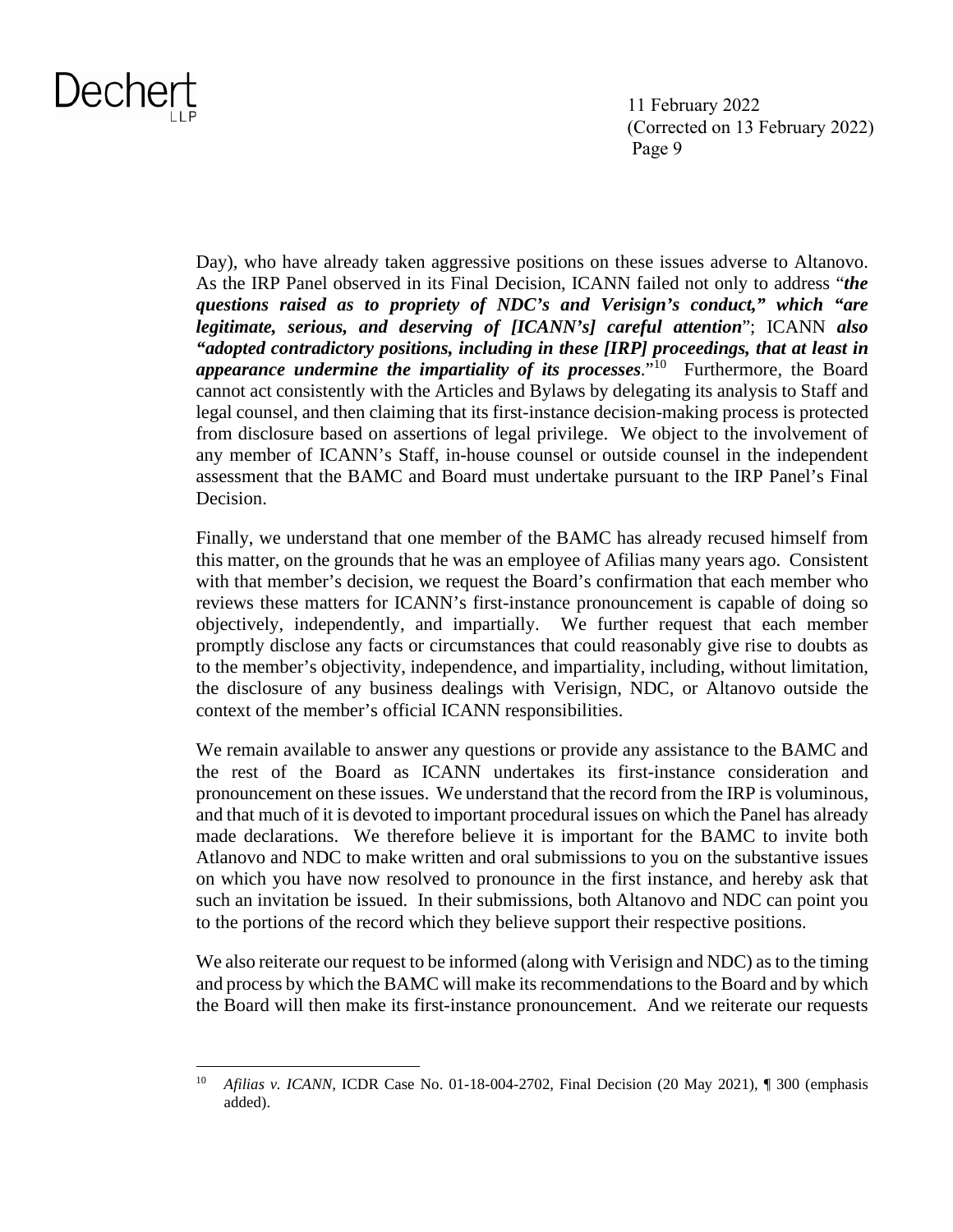

that ICANN provide us with the information we have requested in prior correspondence and address our various requests.

We are copying outside counsel for Verisign, NDC, and ICANN on this letter, and request that all correspondence between (a) ICANN and (b) Verisign and/or NDC concerning .WEB be copied to us as counsel to Altanovo.

Altanovo further reserves all of its rights and remedies in all available fora whether within or outside of the United States of America in regards to this matter.

Sincerely,

Arif Hyder Ali

*Counsel for Altanovo Domains Limited f/k/a Afilias Domains No. 3 Limited* 

Cc: *Counsel for ICANN* Mr. John Jeffrey Ms. Amy Stathos ICANN General Counsel's Office

> Mr. Jeffrey A. LeVee Mr. Steven L. Smith Mr. Eric P. Enson Ms. Kelly M. Ozurovich Jones Day LLP

*Counsel for Verisign*  Mr. Ronald L. Johnston Mr. James S. Blackburn Ms. Maria Chedid Mr. Oscar Ramallo Mr. John Muse-Fisher Arnold & Porter Kaye Scholer LLP

*Counsel for NDC*  Mr. Steven Marenberg Mr. Josh B. Gordon Ms. April H. Hua Paul Hastings LLP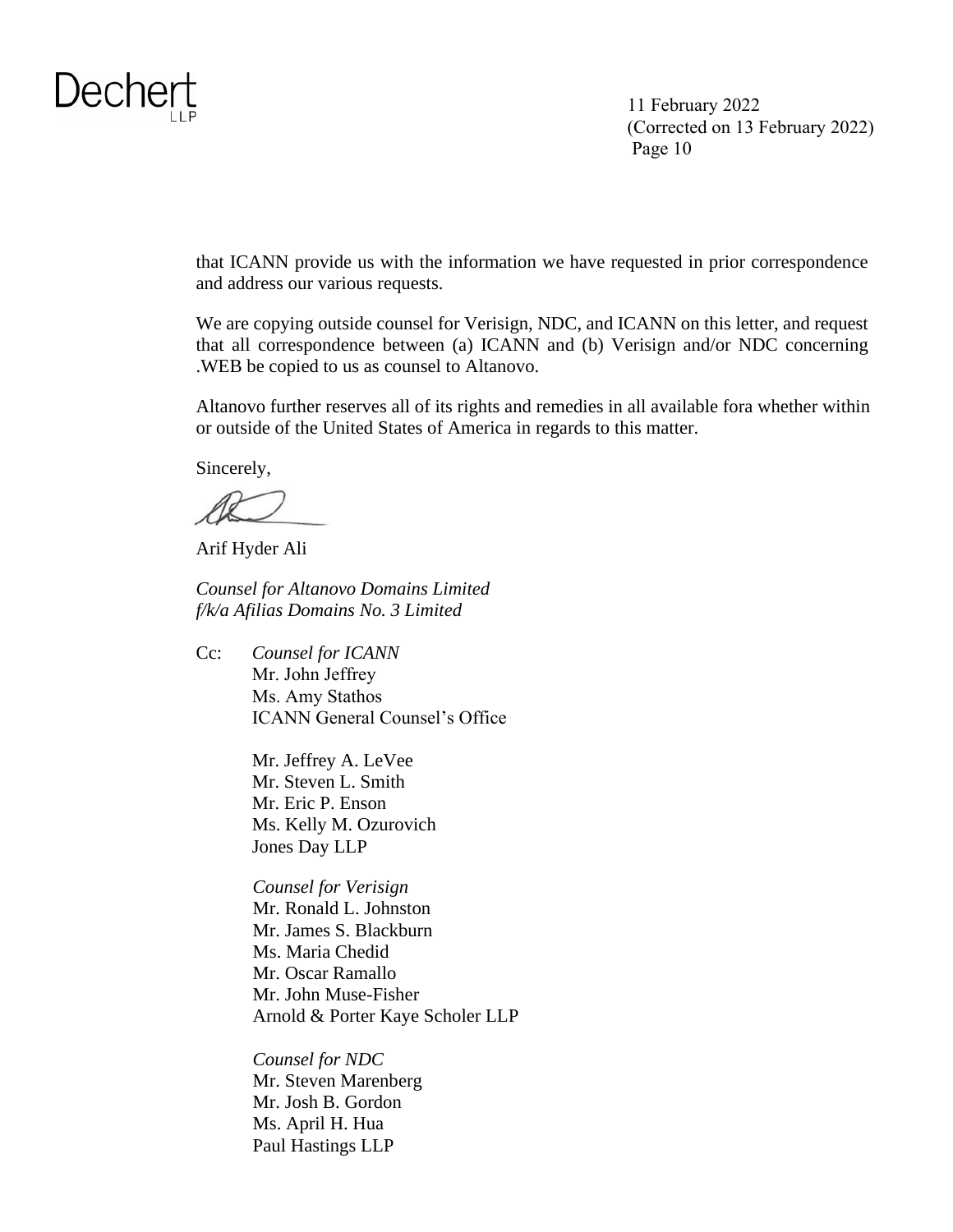*Without Prejudice* 

### **HIGHLY CONFIDENTIAL<sup>1</sup>**

**ANNEX A to Altanovo's Letter to the ICANN Board dated 11 February 2022**